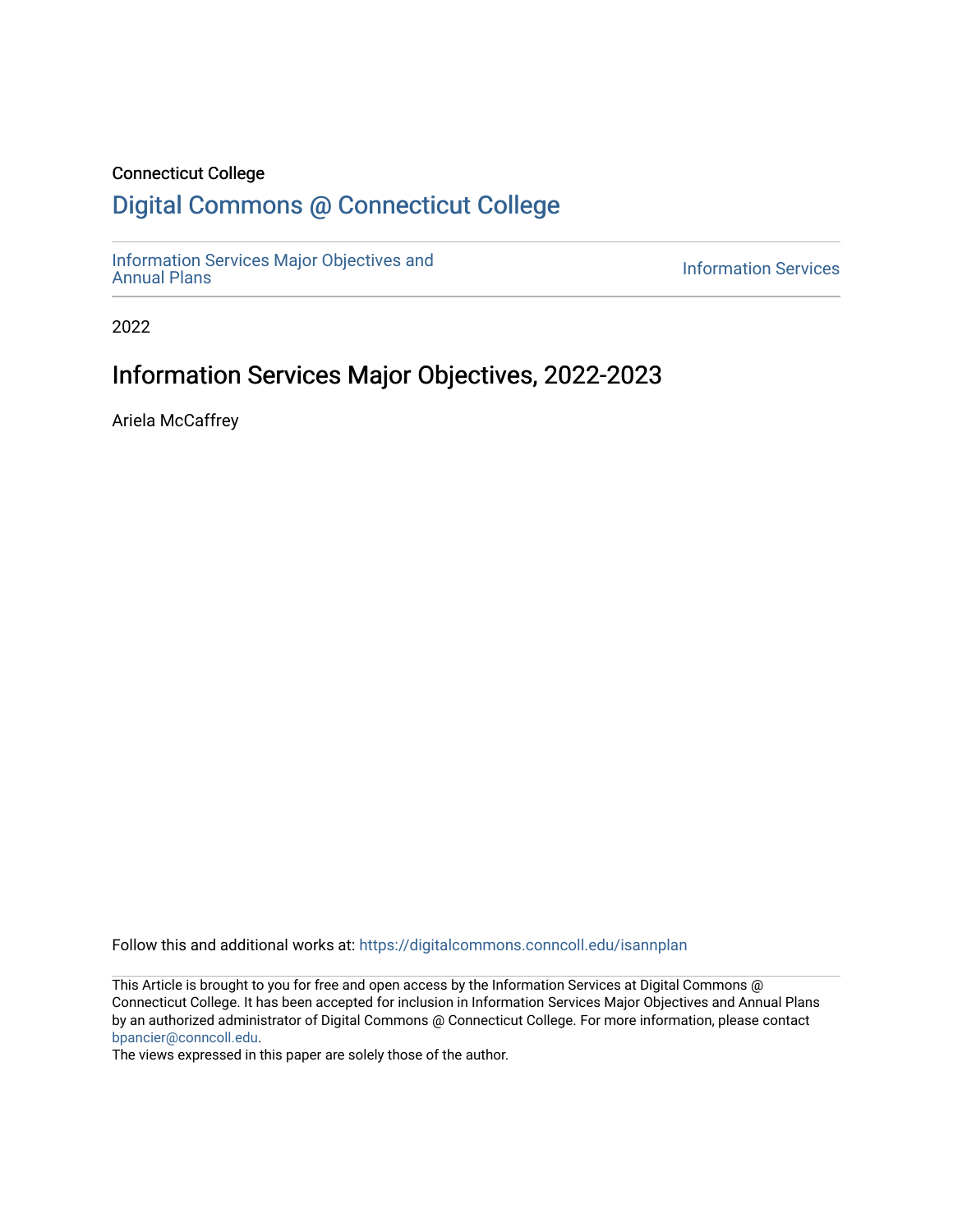# CONNECTICUT COLLEGE *Information Services* **MAJOR OBJECTIVES** 2022 - 2023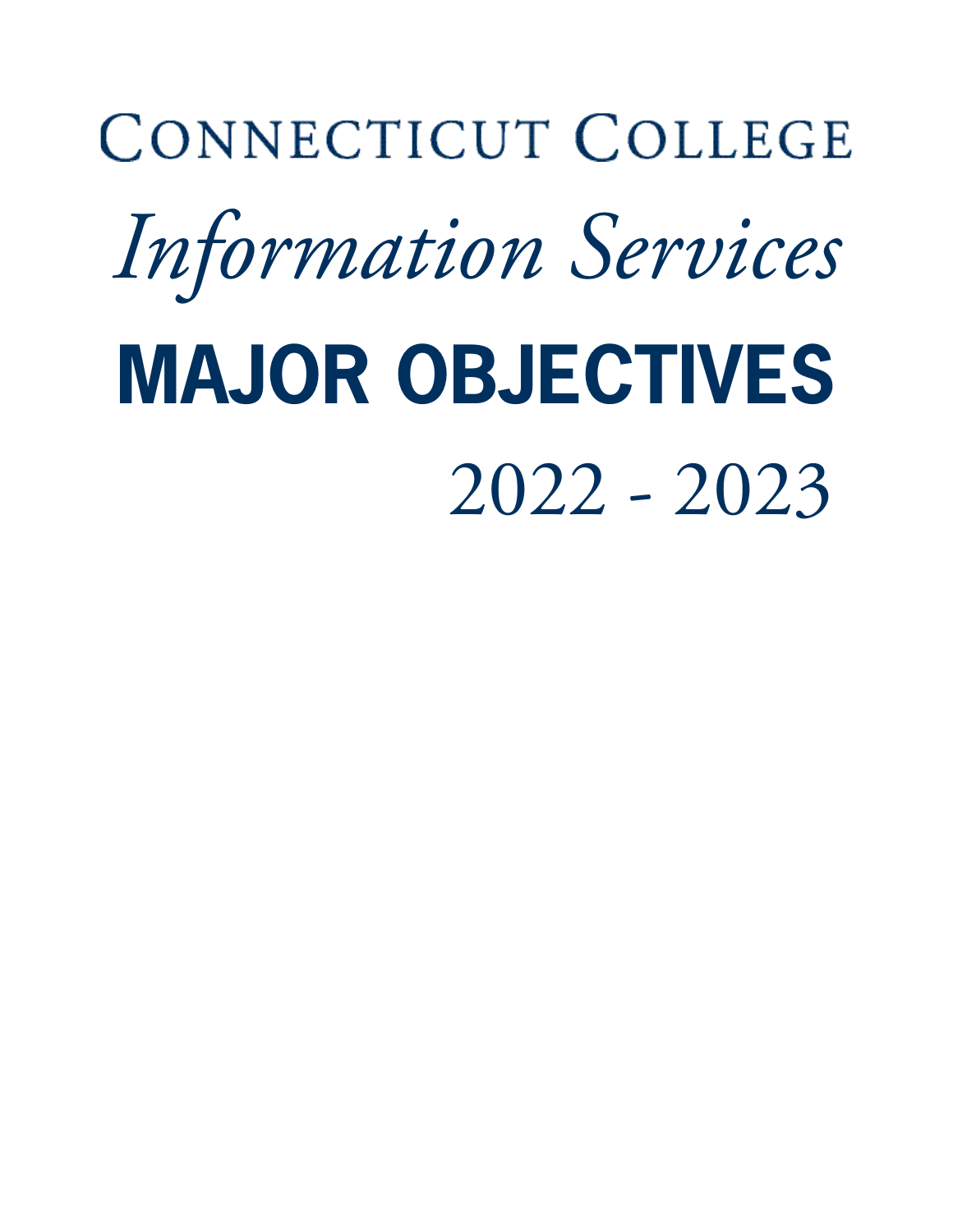

## **Greetings**

The *2022-2023 Information Services Major Objectives* are provided for your information and review. This planning, done after the COVID year that offered so many challenges to the institution, proposes optimistic and strategically important objectives for the coming year. These are markers of excellence to which the IS division and the College aspires. They will guide the work of Information Services staff, often in collaboration with other departments, for the coming academic year. The objectives are in support of the Colleges' strategic priorities and the *[Information Services Strategic](https://digitalcommons.conncoll.edu/stratplan/6/)  [Plan 2021-2024.](https://digitalcommons.conncoll.edu/stratplan/6/)* 

I am happy to answer any questions. Please let us know how we can be of service.

Thank you.

W. Lee Hisle, Ph.D. *Vice President for Information Services and Librarian of the College*

## **Mission**

Keeping you CONNected: Partnering with the College community to provide innovative, reliable and universal access to information resources in support of academic and administrative endeavors.

# **Strategic Priorities 2021-2024**

- **Maintain strong relationships with the diverse campus community through** excellent service, communication and collaboration.
- **Enhance teaching and scholarship by developing excellent research support and** instruction services.
- Sustain acquisition and maintenance of library collections, administrative applications and academic software resources.
- **Optimize campus information and technology resources in a secure and** sustainable environment.
- Assess programs and develop staff to enable IS to support the College's mission and deliver excellent services to the campus community.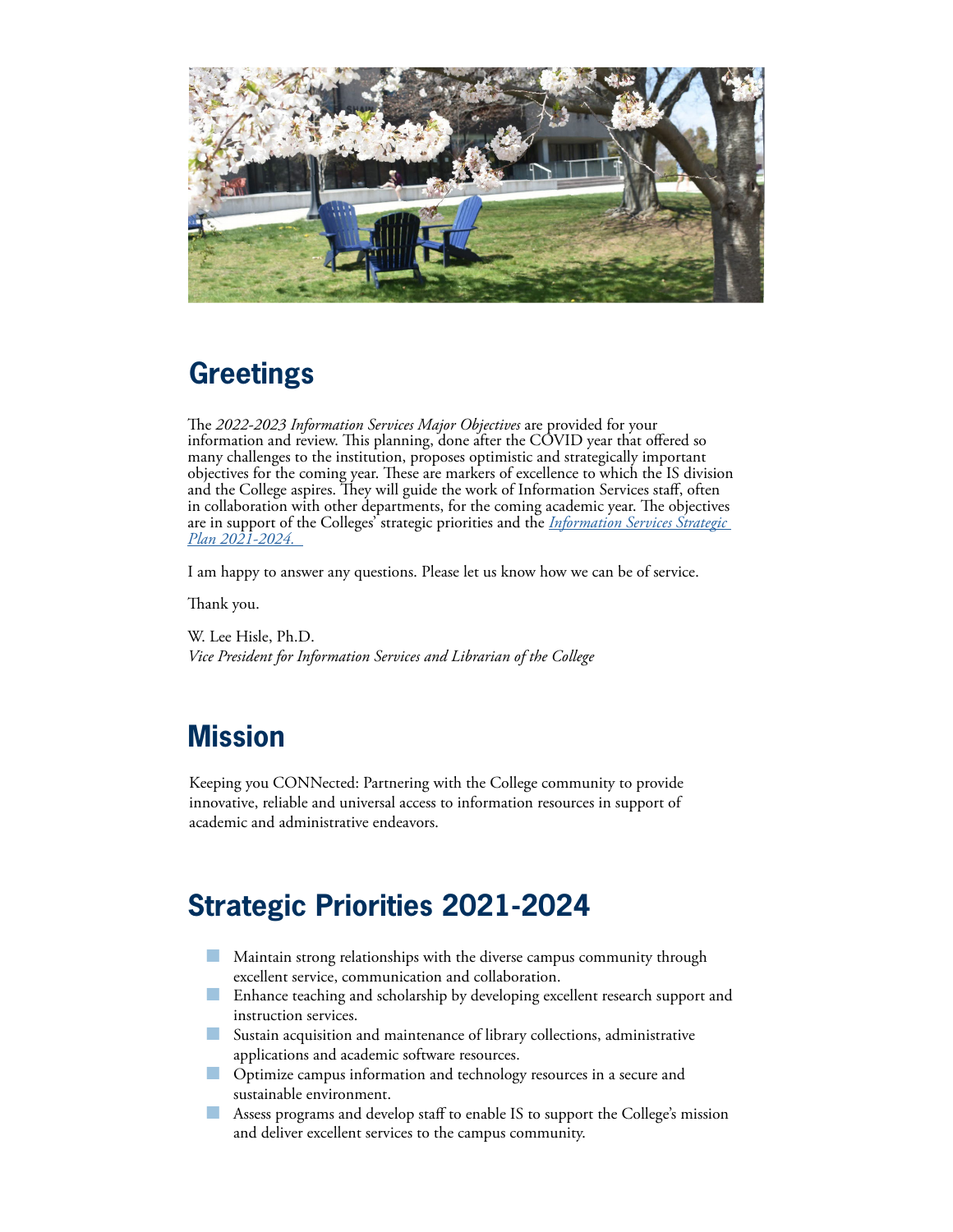## **Team Objectives**

#### ENTERPRISE AND TECHNICAL SYSTEMS

*Continue to maintain a stable, secure and effective information technology environment with a high-performing team providing solutions and leadership to optimize business processes and access to information.*

- **Continue to heighten data security and responsibility awareness through** training, programming, publications, and alerts. Enhance the security awareness training program, which now includes anti-phishing campaigns, to be extended to students.\*
- Maintain, stabilize and secure campus technical infrastructure.
	- ◊ Install Malwarebytes protection for on-premise servers.\*
	- ◊ Implement Zero Trust Network Access for employees utilizing Flexwork.\*
	- $\Diamond$  Reduce dependency for on-premise systems by moving workloads to the cloud.
- **Continue to transform the campus academic computer lab and academic** software environments, by consolidating labs and providing private cloud software access, for innovative, equitable, accessible, cost efficient and ubiquitous access across disciplines.
- **Transition all Ellucian systems including Banner, Banner Self Service, and DegreeWorks from on-premise to the Ellucian managed cloud environment. This cloud initiative will lower capital investment for on-premise hardware while streamlining maintenance and operations responsibilities, including increasing stability, security, improving access, and facilitating disaster recovery options.**
- **Transition the college Learning Management System, Moodle, from on premise to a cloud-based platform providing stability, security, improved access, and disaster recovery options, while lowering cost for hardware and streamlining maintenance and operations. Develop communication and training strategy for faculty and students. Plan upgrade to Banner 4.0 in summer 2023.**
- **Partner with the Enterprise Systems Advisory Committee (ESAC), and the** iConn Steering Committee to clarify and strengthen their role in information technology governance and accomplishing IS strategic priorities.
- **Implement Data Governance policies and procedures. Promote regular meetings with the Data Stewardship Committee that will foster shared data ownership responsibilities. Create a culture that ensures institutional data is both secure and available to those who should have access to it.**
- **Partner with Human Resources and Facilities & Administration to research and select an Human Capital Management platform to replace Banner for all HCM functionality.\***
- Continue to seek a sustainable funding model, budget and resource plan to maintain the academic and administrative technology environment and support future needs of the college in an inflationary budget environment with higher hardware, maintenance and software subscription costs.\*
- **Plan, budget and implement document storage guidelines, policy and solution, possibly replacing current server/storage solution, to comply with restrictions in Google Workspace effective July 2022.\***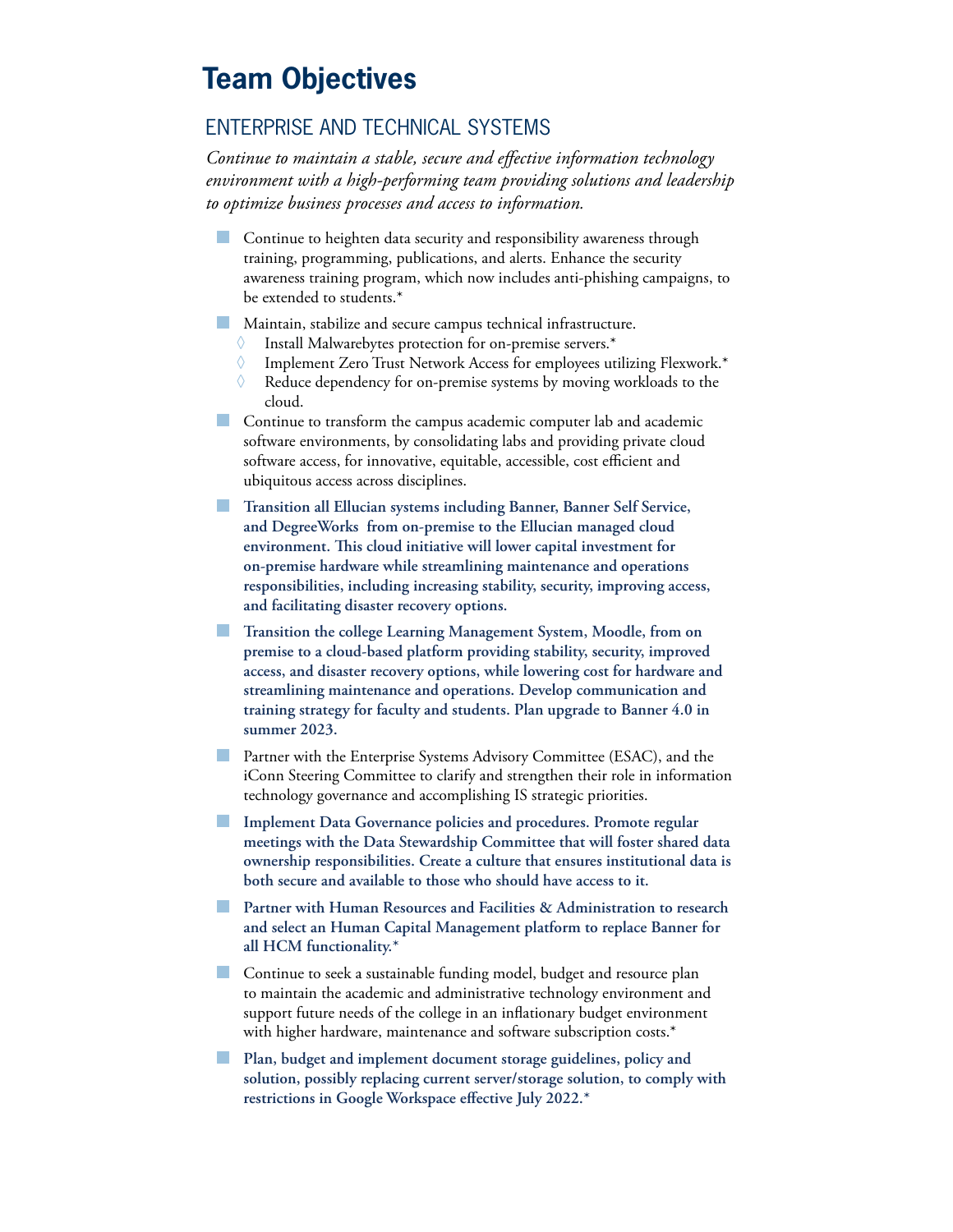- Plan wireless access in outdoor spaces such as Tempel Green, Shain and front patio of Cro which will enhance student and academic outdoor activities.\*
- **Develop device and location independent access to desktop software and** computing power through Virtual Desktop Infrastructure (VDI) technology in support of "Bring Your Own Device" (BYOD), and academic labs.
- **In collaboration with Campus Safety and Facilities Management, maintain, repair and replace priority Emergency Phones across campus properties.**
- Collaborate with the Registrar's Office to provide critical upgrades and enhancements to the DegreeWorks degree audit system.

#### LIBRARY COLLECTIONS, ACCESS AND DISCOVERY

*Continue to build, maintain and provide access to a strong undergraduate collection of library resources through the strategic management of financial resources in consultation with faculty, students and staff.*

- **In collaboration with partnering institutions, plan strategy, operations and policies for a new library consortium based on a shared integrated library system. Work with partners on steps to migrate to the shared system as needed. Institutions include Trinity, Wesleyan, MIddlebury, Brandeis and the University of Vermont.**
- **Work with outside contractors to complete the final steps of the 2021-22 Collection Management Project, resulting in a shifted and reduced physical library collection that will improve search efficiency for monographic materials and provide space for other College priorities.**
- **Conduct an inventory of journals in the lower-level stacks in order to verify** holdings records against the catalog, including external retention commitments.
- Energize Greer Music Library with newly arranged floor plan including additional seating and workspaces after the completion of the Collection Management Project.
- **Review and replace Shain Library collection directional signage to ensure accuracy** post Collection Management Project.
- Formally evaluate the effectiveness of participation in interlibrary loan programs, including Rapid R and the IDS Project.

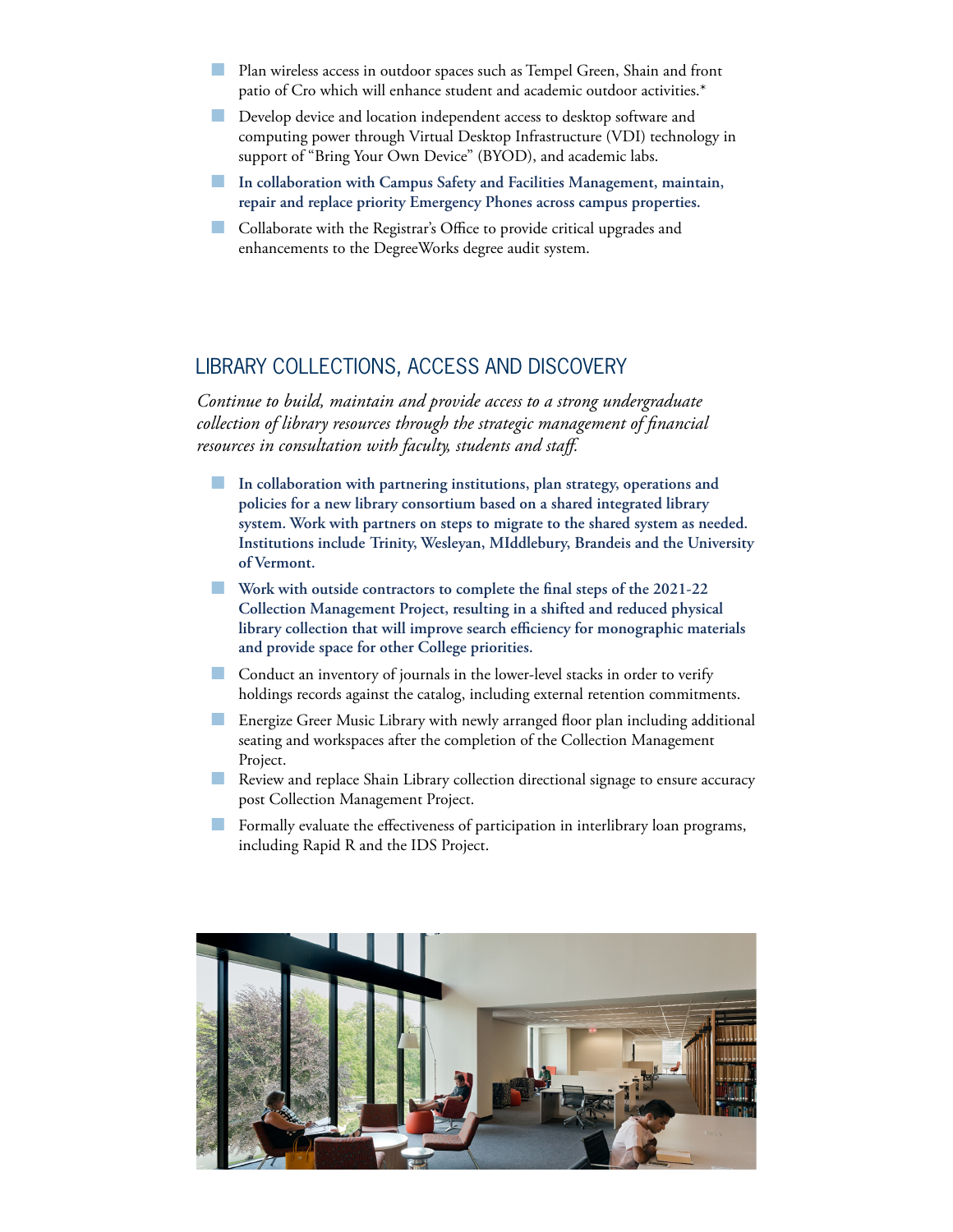- Review and update Access Services policies including due dates, workflows and patron interactions — to better anticipate user needs.
- **Finalize migration to the OpenAthens authentication service, replacing EZProxy,** and work with reference staff to provide user education.
- Begin the process of reading shelves of shifted physical library materials to ensure accuracy.
- **Create a plan to deaccession and/or donate unused or duplicated microformat** materials, along with cabinets as feasible.

#### RESEARCH SUPPORT AND CURRICULAR TECHNOLOGY

*Provide and develop services and resources to support faculty research and teaching, and student research and learning. Partner with campus offices to deliver workshops, seminars and programs to enhance the curriculum. Provide instruction to students focusing on information and digital literacies.*

- **Select and oversee installation of audio visual equipment in classrooms recommended in the Classroom Improvement Plan. Upgrade technology in additional classrooms as possible, including replacing old and broken projectors, upgrading VGA to HDMI connections, adding video cameras and microphones to classrooms.**
- **Evaluate current state of research technologies and IS support available to faculty. Create a prioritized list of additional technologies and/or skills needed to support faculty research and scholarship needs. Develop a plan for procurement and professional development to meet highest priorities.**
- Host a showcase of faculty digital scholarship and Open Educational Resource accomplishments and explore the creation of faculty awards to acknowledge significant work in these areas.
- **In collaboration with Student Accessibility Services, create a Digital Accessibility Task Force to improve accessibility of course materials and resources across all departments.**
- Develop a proposal for a one-credit research class taught by reference librarians to develop students' college-level research skills, to cultivate curiosity and flexible thinking.
- Continue successful efforts to integrate Library Research Instruction into First Year Seminars and across the curriculum.
- Research, report and implement new instructional technology products and services that provide opportunities for integration into classroom instruction.
- **Address areas for improvement identified through the 2022 Measuring Information Services Outcomes (MISO) survey, e.g., wireless access in residence halls and academic buildings.**